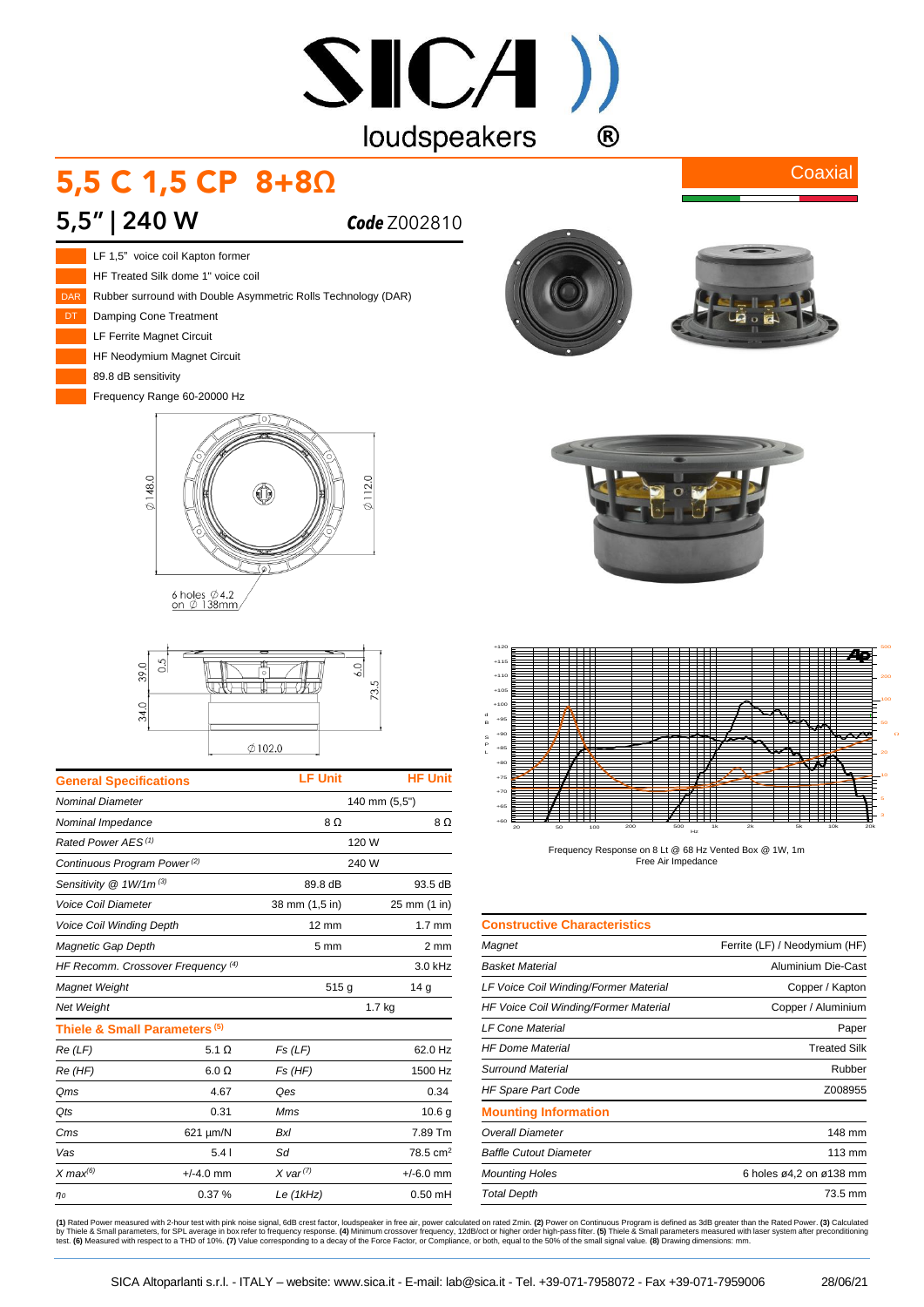# SICA) loudspeakers  $\bigcirc$

## 5,5 C 1,5 PL 8+8Ω

**Coaxial** 

**5,5" | 240 W** *Code* Z002810









**(1)** Rated Power measured with 2-hour test with pink noise signal, 6dB crest factor, loudspeaker in free air, power calculated on rated 2min. **(2)** Power on Continuous Program is defined as 3dB greater than the Rated Powe